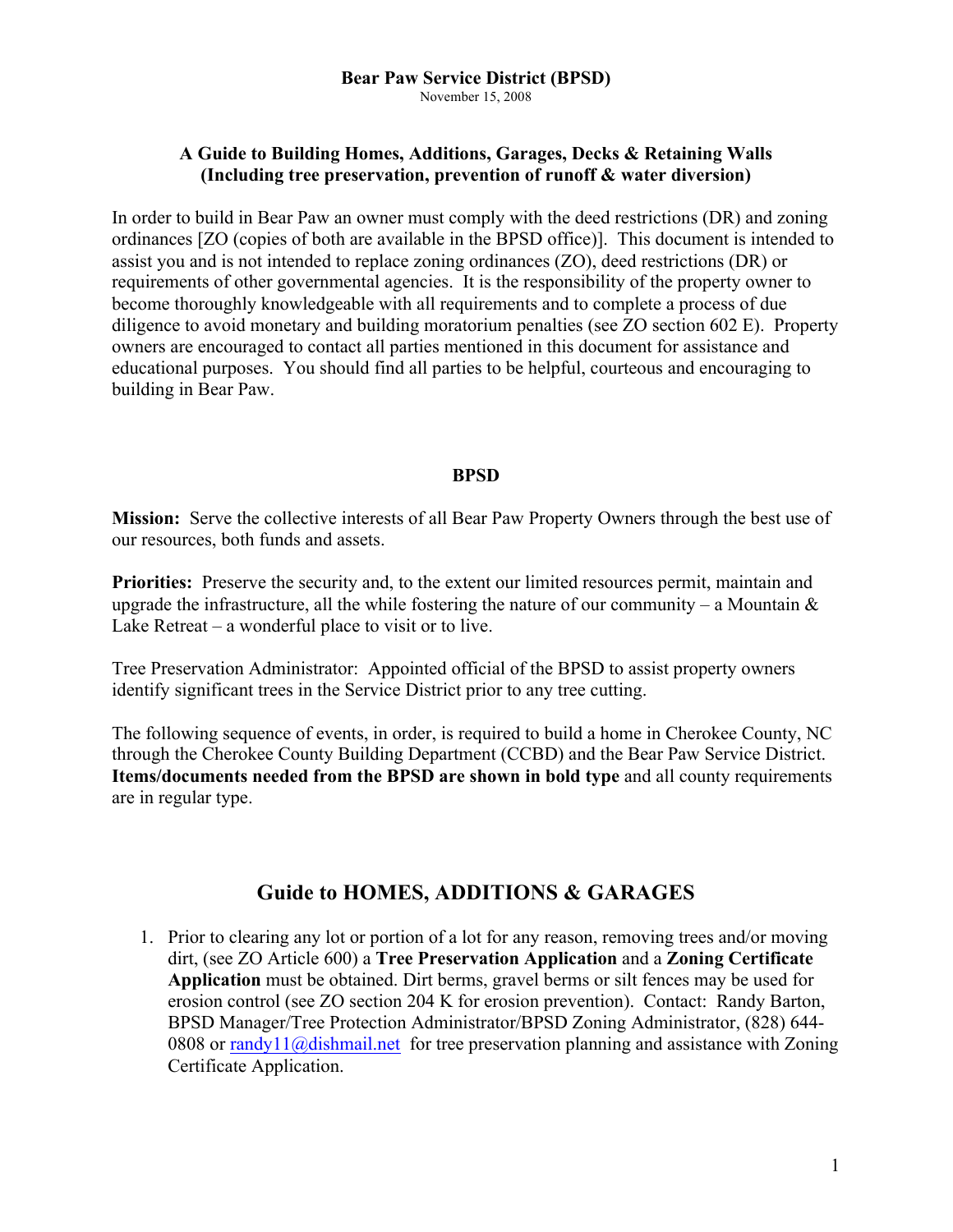- 2. Obtain a Septic System Permit from the Cherokee County Health Department (CCHD (828) 835-3853 or trevor.peterson@cherokeecounty-nc.gov). The CCHD will determine acceptable locations for the septic system. The septic system permit cost is \$600 for a three-bedroom home and \$50 for each additional bedroom. An approved Tree Preservation Plan will be required prior to cutting any trees and installing a septic system. (Note: Not all lots in the BPSD may be able to support a septic system, some areas in the BPSD may be able to access the Utilities Inc. sewer system and some may not be able to obtain either.)
- 3. A **Tree Preservation Plan** drawn to scale and in enough detail showing all significant trees and property lines. All significant trees will need to be wrapped with red engineering tape available at the BPSD office or from a building supply store at a height of approximately 4 feet. Trees to be removed should be clearly marked with another color tape by the property owner, preferably green or white/yellow (Once a complete building plan is developed the septic system, home, garage, addition, parking spaces, driveway, sidewalk, retaining walls, decks and possibly sewer lines as well as property lines will need to be shown on the plan.) Contact Randy Barton, BPSD Manager/Tree Protection Administrator, (828) 644.0808 or randy11@dishmail.net for assistance and help with tree identification. Once completed, the stamped & signed **Approved Tree Preservation Plan** will need to be submitted to the Zoning Administrator along with an **Application for Zoning Certificate** and all other requirements.
- 4. Complete sets of **blueprints, architectural drawings or building plans**, drawn to scale with dimensions in sufficient clarity to show compliance with building codes and zoning setbacks, stamped & signed by the BPSDF Zoning Administrator. The footprint of the building and all attached structures will need to be staked-out on the property and clearly identified. Contact Randy Barton, Zoning Administrator, (828) 644-0808 or randy11@dishmail.net for assistance.
- 5. A copy of a **valid survey** showing the location, dimensions and boundary markers of the property must be submitted to the BPSD administrator. In addition, all boundary markers shown on the survey must be located and tagged on the property.
- 6. **Copy of the recorded deed** to the property where construction will occur.
- 7. **Check for \$325** made payable to the Bear Paw Service District with an **Application for Zoning Certificate**. This fee covers three visits: additional visits will be \$100 per visit/inspection payable to the BPSD.
- 8. **Road damage deposit check for \$1,000** payable to the Bear Paw Service District for road damage during construction. (A request to return the deposit can be made upon receiving the Certificate of Compliance and completion of a road damage evaluation by the BPSD Manager.) Upon obtaining an Approved Zoning Certificate a Cherokee County Building Permit can be obtained, contact CCBD at (828) 837-6730
- 9. Upon satisfactory completion of the above steps the Approved Zoning Certificate will be issued and sent to the CCBD as an approval to issue a building permit.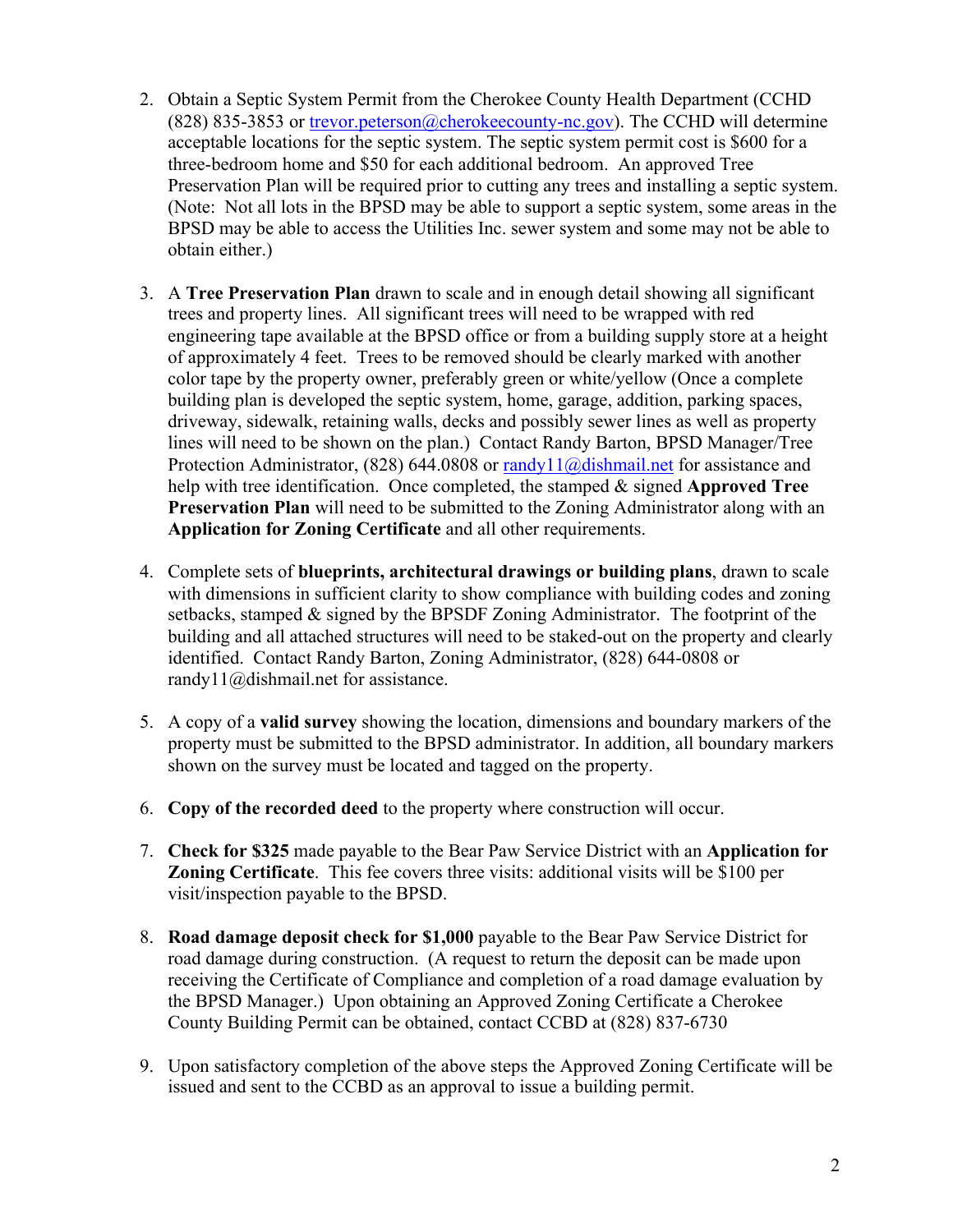During construction the Cherokee Building Department (CCBD) will require sequential/simultaneous inspections & approvals before building can continue to the next stage. The same building permit form is used for all building inspections, however only the applicable sections are used for retaining walls and decks (see pg. 5). **The bold type indicates inspections you will need from the BPSD Zoning Administrator.** These are in addition to the CCBD inspections listed below and verify that the necessary setbacks are maintained in accordance with the approved plan. The Zoning Administrator needs to be notified of any changes during the construction phase (see ZO section 205).

### CCBD & **BPSD** CONSTRUCTION INSPECTIONS

- 1. temporary electrical pole
- 2. footings or monolithic slab (prior to pouring concrete) **BPSD Zoning Administrator inspection** (setback check)
- 3. slab plumbing
- 4. basement wall or foundation wall (prior to pouring concrete)

**Note: Not listed on the CCBD Inspection Record is the requirement to have the ground treated for subterranean termites by a licensed pest control service and have the treatment sticker placed on the displayed permit prior to the concrete pour.**

- 5. floor framing
- 6. damp-proofing & foundation drain

#### **All above completed prior to next set of inspections**

- 7. masonry or metal fireplace and masonry or prefab metal chimney
- 8. rough wiring
- 9. rough plumbing
- 10. rough gas
- 11. framing

#### **All above completed prior to next set of inspections, do not insulate**

12. insulation

#### **Do not cover interior walls prior to all above being completed**

### **Final BPSD Zoning Administrator inspection** (recheck setbacks) **and issue a Certificate of Compliance.**

- 13. final building
- 14. mechanical
- 15. final plumbing
- 16. final gas
- 17. final electrical

**Do not occupy until above has been signed**

### **Provide a copy of the Certificate of Compliance to BPSD Manager and request a road inspection, if no damage is present your deposit will be returned.**

**General Advice:** If you have never built on property with a significant slope please seek professional advice before you begin the process, particularly on house placement, excavating, filling, boulder removal and driveways. Steep grades are not user friendly especially in inclement weather and flat areas are not abundant. Please pay attention to the diversion of natural water flow, plan where it will go as a result of building and be a good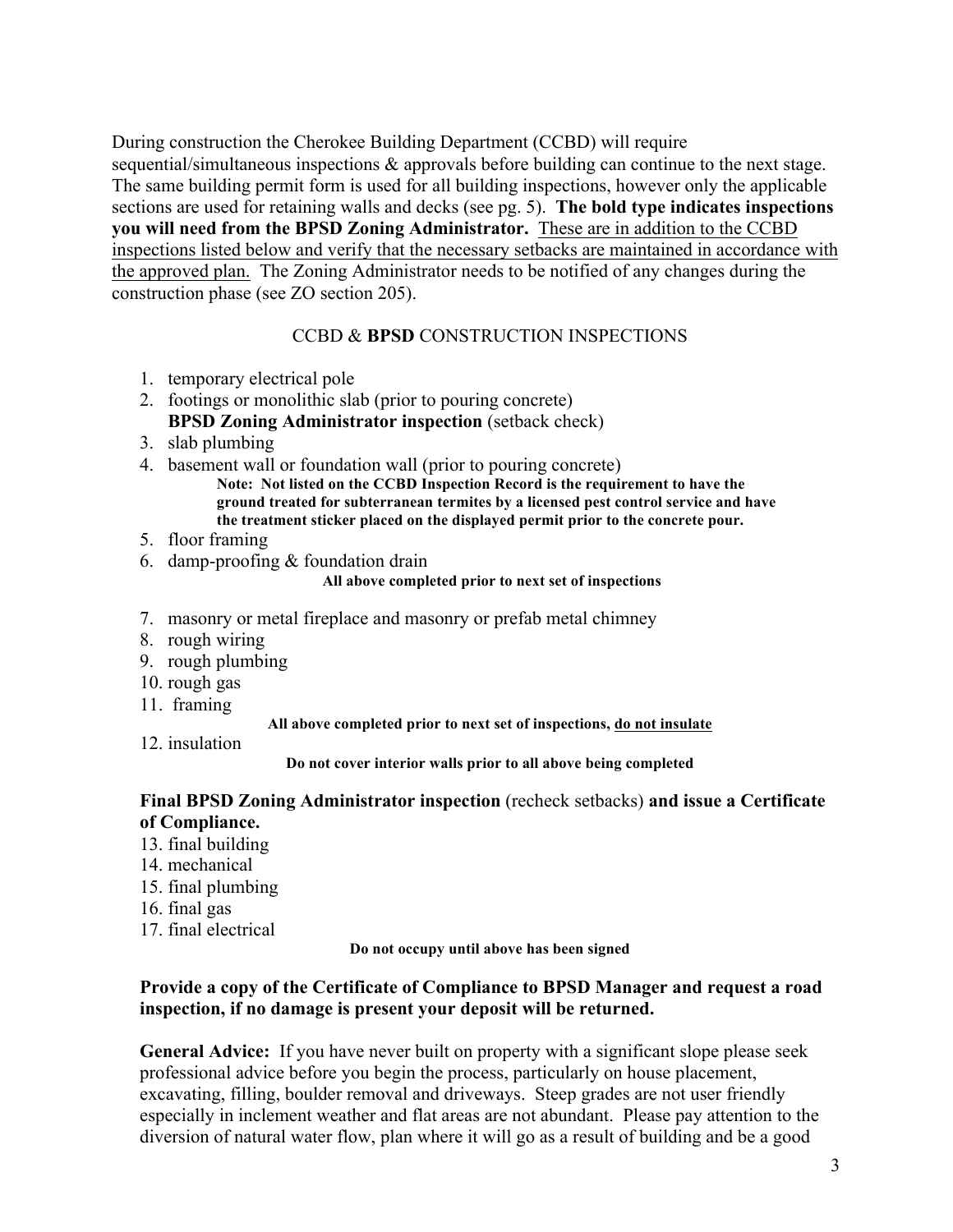neighbor. The Zoning Ordinance allows for variances but they are not an option to be used to overcome the natural limitations of a steep lot (see Article 300). Remember there is no substitute for due diligence and professional advice before undertaking a building project.

## **Guide to RETAINING WALLS & DECKS (without electrical or plumbing permits from CCBD)**

If you are planning to add or enlarge a deck or build a retaining wall the process is simpler but you will still need approvals and inspections from the BPSD and the CCBD. You will only be working with the BPSD Manager and the Cherokee County Building Department. The Zoning Administrator is not involved with these types of construction in order to keep the certificate/permit costs in line with the costs of the project. Listed below are the steps you will need to take to accomplish your building project. The **BPSD requirements are in bold type. Note:** 

- 1. Prior to clearing any lot or portion of a lot for any reason, removing trees and/or moving dirt, (see ZO Article 600) a **Tree Preservation Application** must be obtained. See ZO section 204 K for erosion prevention: dirt berms, gravel berms or silt fences may be used for erosion control. Contact: Randy Barton, BPSD Manager/Tree Protection Administrator, 828.644.0808 or  $\frac{randy11}{a}$ dishmail.net for the applications and assistance.
- 2. A **Tree Preservation Plan** drawn to scale and in enough detail showing all significant trees and property lines. All significant trees will need to be wrapped with red engineering tape available at the BPSD office or from a building supply store at a height of approximately 4 feet. Trees to be removed should be clearly marked with another color tape by the property owner, preferably green or white/yellow. The plan needs to show all existing buildings and structures if any (septic system, home, garage, parking spaces, driveway, sidewalk, retaining walls, decks, and possibly sewer lines) as well as property lines. The footprint of the deck and/or retaining wall will need to be staked-out on the property and clearly identified. Contact Randy Barton, BPSD Manager/Tree Protection Administrator, 828.644.0808 or randy $11$  ( $a$ ) dishmail.net for assistance and help with tree identification.
- 3. A complete sets of **blueprints, architectural drawings or building plans of the deck and/or retaining wall**, drawn to scale with dimensions in sufficient clarity to show compliance with building codes and zoning setbacks (decks only).
- 4. **Copy of the recorded deed** to the property where construction will occur.
- 5. **Check** made payable to the Bear Paw Service District with the **Application for a Zoning Certificate**, obtained from the BPSD Manager. The fee covers three visits with additional visits costing \$25 per visit/inspection payable to the BPSD.
- 6. **Road damage deposit check for \$250** payable to the Bear Paw Service District for road damage during construction. The BPSD Manager can wave the deposit if he determines that the scope of the project is minor in scope. A request to return the deposit can be made upon receiving the Approved Zoning Certificate and completion of a road damage evaluation by the BPSD Manager. Upon obtaining an Approved Zoning Certificate a Cherokee County Building Permit can be obtained.